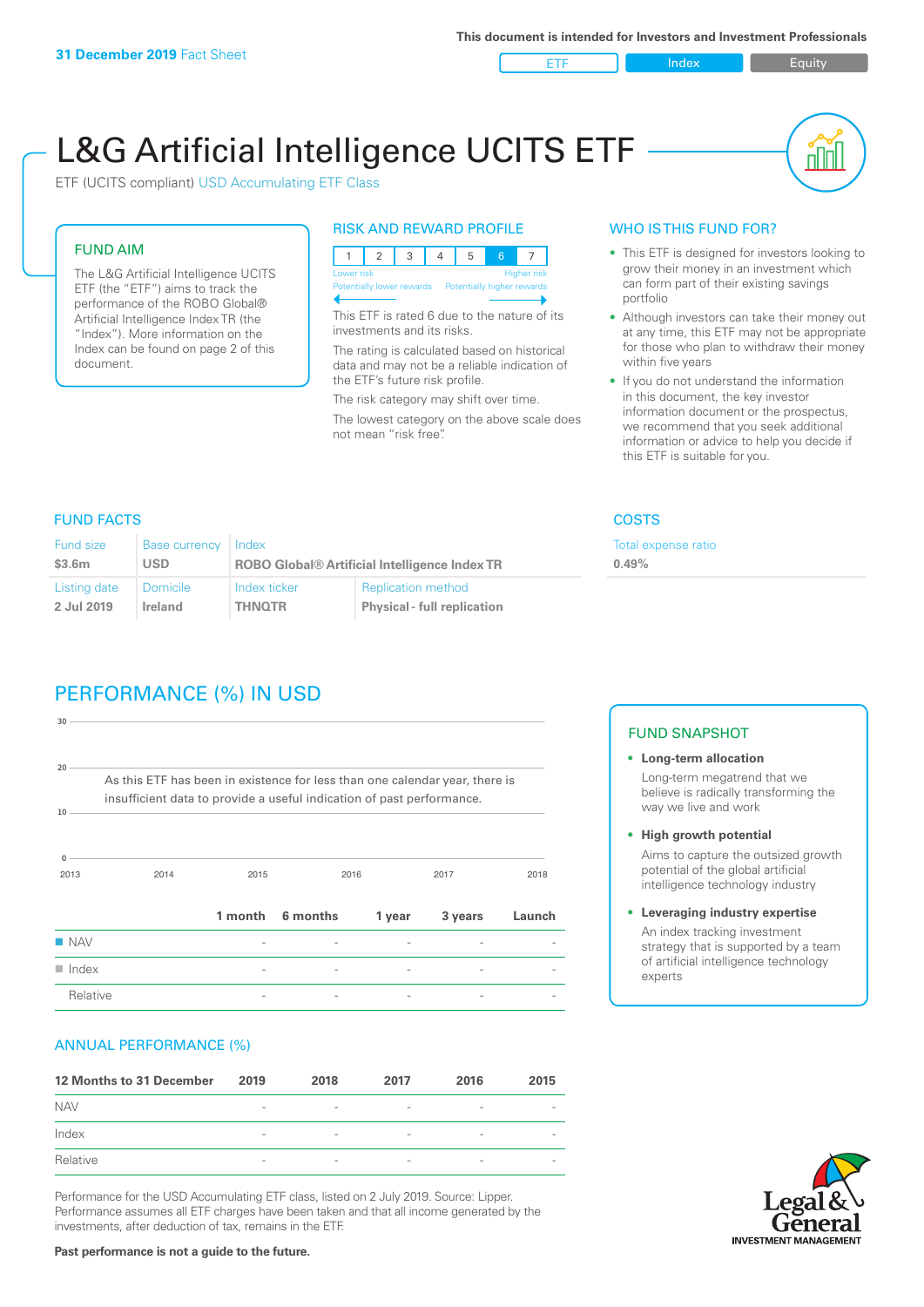# L&G Artificial Intelligence UCITS ETF

ETF (UCITS compliant) USD Accumulating ETF Class

#### INDEX BREAKDOWN

The breakdowns below relate to the Index. The ETF's portfolio may deviate from the below. All data source LGIM unless otherwise stated. Totals may not sum to 100% due to rounding.



| ■ Business Process        | 18.5 |
|---------------------------|------|
| Network & Security        | 13.7 |
| ■ Semiconductor           | 12.7 |
| ■ Big Data/Analytics      | 11.7 |
| Ecommerce                 | 9.9  |
| ■ Consumer                | 9.1  |
| Cloud Providers           | 8.6  |
| ■ Cognitive Computing     | 64   |
| $\blacksquare$ Healthcare | 5.2  |
| ■ Other                   | 42   |
|                           |      |



## $\blacksquare$  USD 85.5  $I = F \cup R$  4.5  $\Box$  GBP 2.9  $\blacksquare$  TWD 2.2  $HKN$  1.9  $\blacksquare$  AUD  $1.4$  $I.2$  $N = CNY$  0.4

■ Top 10 constituents 17.7% Rest of Index 82.3% No. of constituents in Index 72

#### TOP 10 CONSTITUENTS (%)

| <b>Tencent Holdings</b> | 1.9 |
|-------------------------|-----|
| iRobot                  | 1.9 |
| Baidu                   | 1.8 |
| Nvidia                  | 1.8 |
| Amazon                  | 1.8 |
| HubSpot                 | 1.7 |
| Microsoft               | 17  |
| <b>FICO</b>             | 1.7 |
| Salesforce.com          | 1.7 |
| Illumina                | 17  |
|                         |     |

#### INDEX DESCRIPTION

The Index aims to track the performance of a basket of companies that have a distinct portion of their business and revenue derived from the field of Artificial Intelligence, and the potential to grow within this space through innovation and/or market adoption of their products and/or services.

The index is comprised of companies which are publicly traded on various stock exchanges around the world that are exposed to the "Artificial Intelligence" theme as defined by ROBO Global®. ROBO Global® created and maintains a unique database of companies across the globe that have a portion of their business and revenue associated with Artificial Intelligence and enabling technologies. The ROBO Global® Industry Classification currently identifies 11 subsectors of the Artificial Intelligence theme that present a suitable level of product and technology maturity to carry high growth and returns potential.

A company is only eligible for inclusion in the Index if it is of a sufficient size (determined by reference to the total market value of its shares) and it is sufficiently "liquid" ( a measure of how actively its shares are traded on a daily basis). Within the Index, companies are weighted according a modified AI-factor weighting scheme. The Index is rebalanced quarterly in March, June, September and December.

#### INVESTMENT MANAGER

GO ETF Solutions LLP is the investment manager for each of the exchange traded funds (ETFs) issued by Legal & General UCITS ETF Plc and is responsible for the day-to-day investment management decisions for this ETF. The team is highly experienced with respect to all aspects relating to the management of an ETF portfolio, including collateral management, OTC swap trading, adherence to UCITS regulations and counterparty exposure and monitoring.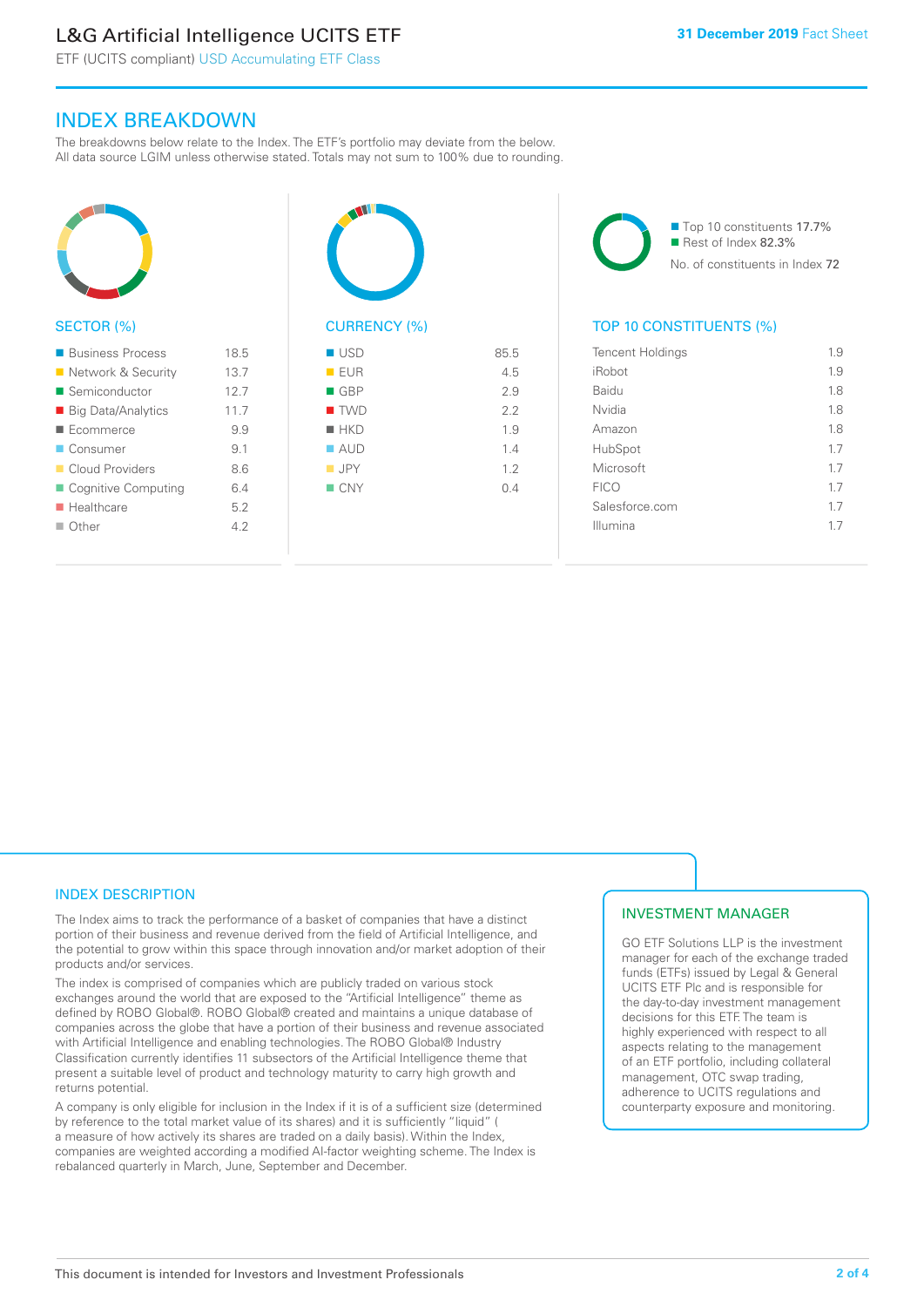# L&G Artificial Intelligence UCITS ETF

ETF (UCITS compliant) USD Accumulating ETF Class

#### KEY RISKS

- The value of an investment and any income taken from it is not guaranteed and can go down as well as up. You may not get back the amount you originally invested.
- Third party service providers (such as counterparties entering into financial derivative instruments with the ETF or the ETF's depositary) may go bankrupt and fail to pay money due to the ETF or return property belonging to the ETF.
- As the Index includes micro, small and medium-sized publicly traded companies, the ETF is subject to the risk that such companies may be more vulnerable to adverse business or economic events and greater and more unpredictable price changes than larger companies or the stock market as a whole.
- The ETF is subject to the risks associated with technology-focused companies and are particularly vulnerable to rapid developments in technology (which may leave their products out-of-date), government regulation and competition from domestic and foreign competitors who may have lower production costs. Such companies may also have difficulties establishing and maintaining patents, copyrights, trademarks and trade secrets relating to their products which could negatively affect their value.
- It may not always be possible to buy and sell ETF shares on a stock exchange or at prices closely reflecting the NAV.
- If the Index provider stops calculating the Index or if the ETF's license to track the Index is terminated, the ETF may have to be closed.

For more information, please refer to the key investor information document on our website Ø

#### TRADING INFORMATION

| <b>Exchange</b>           | <b>Currency ISIN</b> |                                   | <b>SEDOL</b> | Ticker | <b>Bloomberg</b> |
|---------------------------|----------------------|-----------------------------------|--------------|--------|------------------|
| London Stock Exchange USD |                      | IE00BK5BCD43 BKF34R8 AIAI         |              |        | AIAI I N         |
| London Stock Exchange GBX |                      | IE00BK5BCD43 BKF39F1 AIAG         |              |        | AIAG I N         |
| Borsa Italiana            | <b>FUR</b>           | IE00BK5BCD43 BKF34O7 AIAI         |              |        | AIAI IM          |
| Deutsche Börse            | <b>FUR</b>           | DE000A2PPAU8 BUXP9P2 XMLD XMLD GY |              |        |                  |

The currency shown is the trading currency of the listing.



#### SPOTLIGHT ON LEGAL & GENERAL INVESTMENT MANAGEMENT

We are one of Europe's largest asset managers and a major global investor, with assets under management of £1,134.5 billion (as at 30 June 2019). We work with a wide range of global clients, including pension schemes, sovereign wealth funds, fund distributors and retail investors.

The AUM disclosed aggregates the assets managed by LGIM in the UK, LGIMA in the US and LGIM Asia in Hong Kong. The AUM includes the value of securities and derivatives positions.

#### COUNTRY REGISTRATION



#### AVAILABILITY

| ISA eligible                    | Yes |
|---------------------------------|-----|
| SIPP eligible                   | Yes |
| <b>UK Fund Reporting Status</b> | Yes |

#### TO FIND OUT MORE

Visit **lgimetf.com**



Call **0345 070 8684**



Lines are open Monday to Friday 8.30am to 6.00pm. We may record and monitor calls. Call charges will vary.